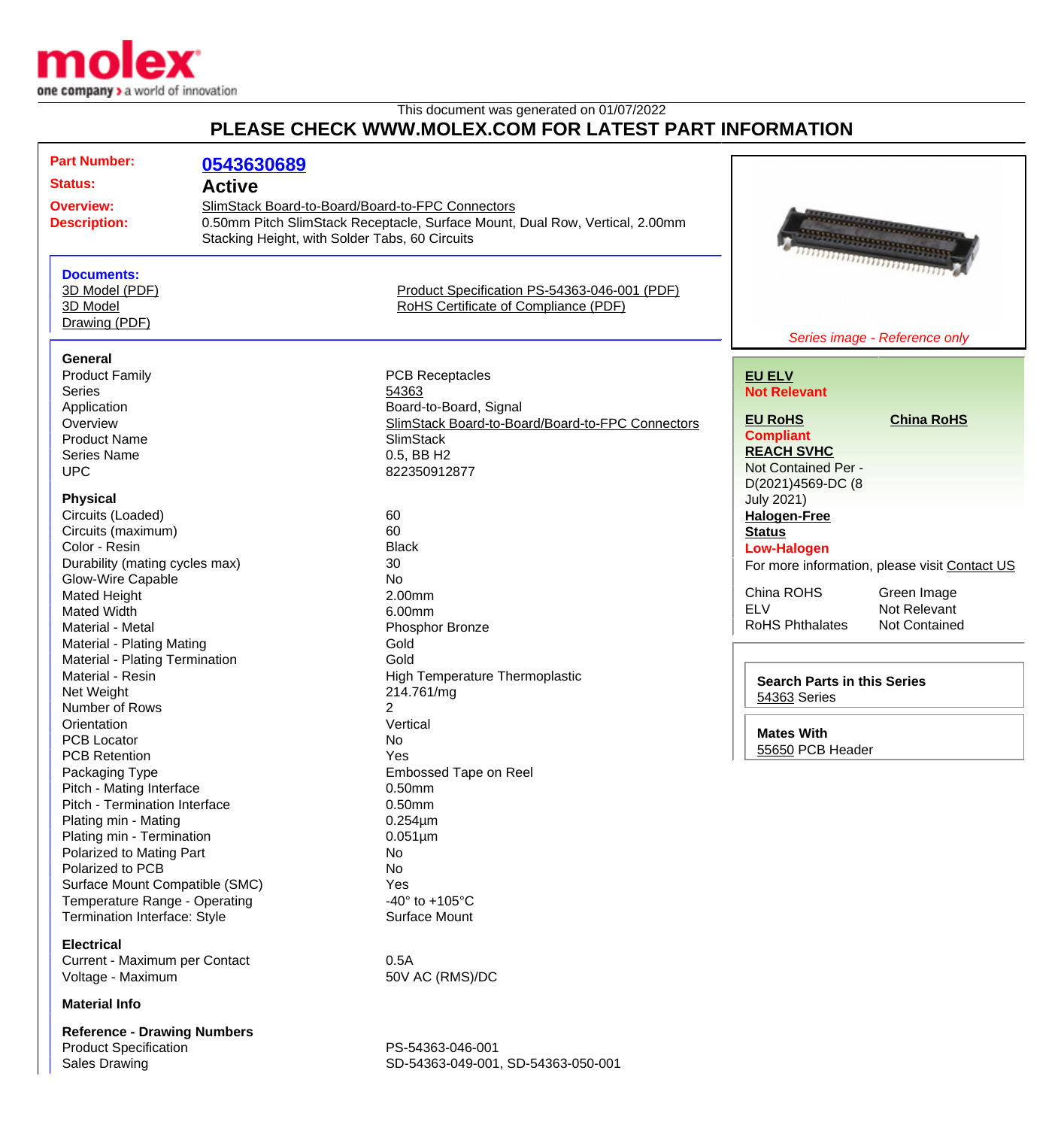This document was generated on 01/07/2022 **PLEASE CHECK WWW.MOLEX.COM FOR LATEST PART INFORMATION**